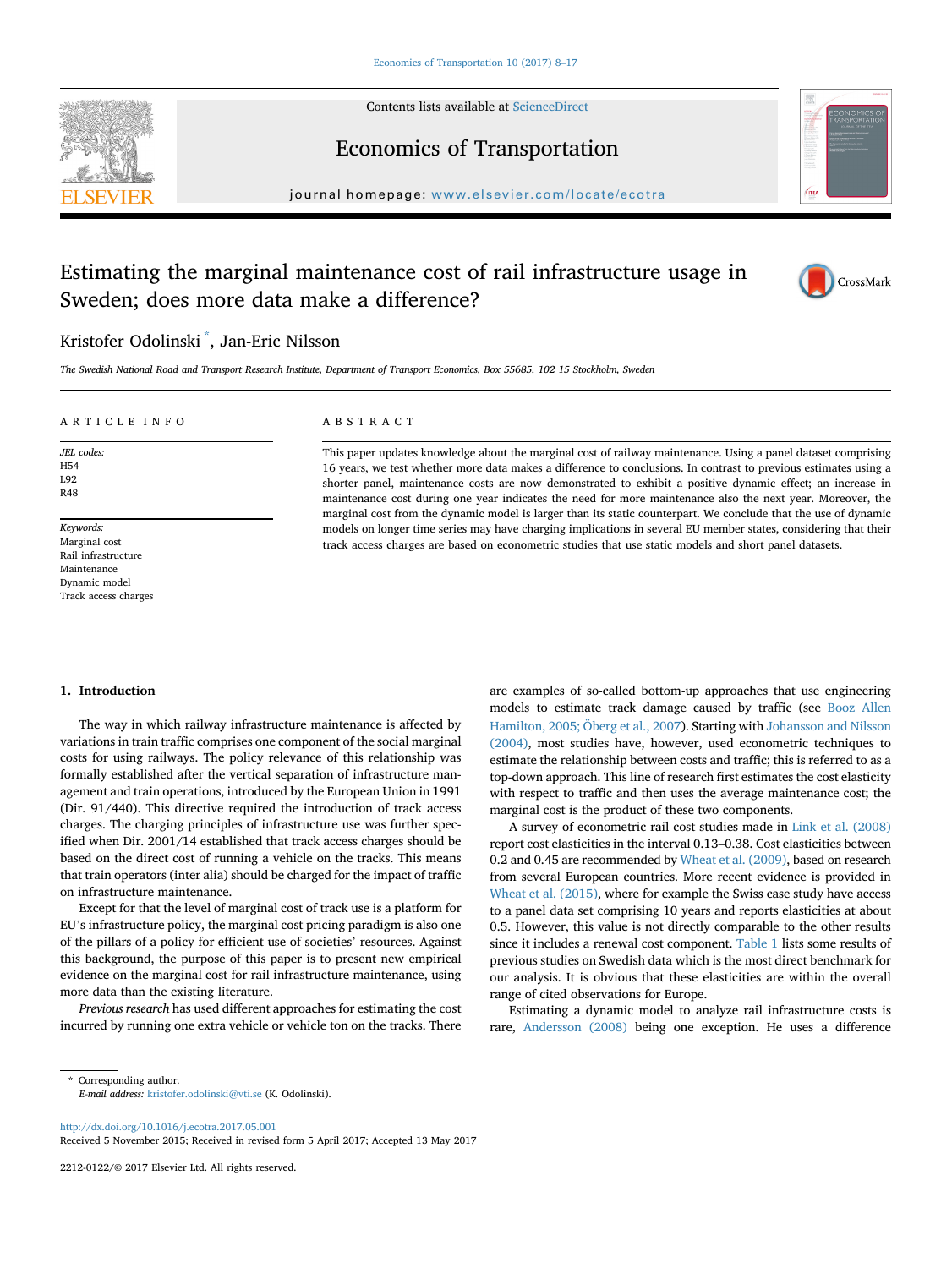#### Table 1

|  |  |  |  |  |  |  | Previous estimates on the marginal maintenance cost of rail infrastructure usage in Sweden. |  |  |
|--|--|--|--|--|--|--|---------------------------------------------------------------------------------------------|--|--|
|--|--|--|--|--|--|--|---------------------------------------------------------------------------------------------|--|--|

|                                 | Model                | Output<br>variable | Cost<br>elasticity | MC <sup>a</sup>     | $MCa$ 2014<br>Prices <sup>b</sup> |
|---------------------------------|----------------------|--------------------|--------------------|---------------------|-----------------------------------|
| Johansson and<br>Nilsson (2004) | Pooled OLS Gross ton |                    | 0.17               | 0.0012              | 0.0014                            |
| Andersson (2006)                | Pooled OLS Gross ton |                    | 0.21               | 0.0031              | 0.0036                            |
| Andersson (2007)                | Fixed                | Gross ton          | 0.27               | 0.0073              | 0.0084                            |
|                                 | Effects              |                    |                    |                     |                                   |
| Andersson (2008)                | Fixed                | Gross ton          | 0.26               | 0.0070              | 0.0080                            |
|                                 | Effects              |                    |                    |                     |                                   |
|                                 | <b>Difference</b>    | Gross ton          | $0.34^{S}$         | 0.0092 <sup>S</sup> | 0.0106 <sup>S</sup>               |
|                                 | <b>GMM</b>           |                    | $0.22^L$           | 0.0060 <sup>L</sup> | 0.0069 <sup>L</sup>               |
| Andersson (2011)                | Box-Cox              | Freight gross      | 0.05               | 0.0014              | 0.0016                            |
|                                 |                      | ton                |                    |                     |                                   |
|                                 |                      | Passenger          | 0.18               | 0.0108              | 0.0124                            |
|                                 |                      | gross ton          |                    |                     |                                   |

<sup>&</sup>lt;sup>a</sup> Marginal cost.

 $<sup>b</sup>$  Inflation adjusted using the Swedish consumer price index, S=short-run, L=long-run.</sup>

generalized method of moments (GMM) estimator, but only has information about four years. Another exception is the study by Wheat (2015) who estimates a panel vector autoregression model on maintenance and renewal costs in ten zones in Britain over a 15-year period. However, that paper does not make use of the panel data structure, and the estimations uses train rather than ton density, where the latter is the preferred traffic variable from a wear and tear perspective.

Our paper adds to the literature on rail infrastructure costs in two ways. First and foremost, the data set covers a longer period than most previous papers. The extended dataset has motivated the title of the paper since it is relevant to consider whether longer time series makes a difference to conclusions. In particular, we contribute to the literature by addressing the presence (or not) of dynamic properties of maintenance costs – i.e. if and how spending on maintenance in one year affect costs in subsequent years – on a much longer panel compared to Andersson (2008). Moreover, as opposed to Wheat (2015), we have access to more disaggregate data by asset and we model unobserved heterogeneity. Establishing a dynamic interaction is still within the short run marginal cost paradigm, since it would only mean that the consequences of traffic in one year has implications also for maintenance over a longer period. Secondly, for the first time in this literature, our data set also includes factor prices.

The seminal contribution by Small et al. (1989) provides a generic platform for the analysis of marginal costs of infrastructure use, in that case applied to roads. The focus of that book is on how traffic affects the date of major renewals. This is obviously complementary to our focus on variations in spending on day to day activities generated by traffic variations. Using different modelling approaches, the relevance of renewal costs for appropriate levels of track user charges is addressed in Andersson et al. (2012) and Andersson et al. (2016), as well as in Yarmukhamedov et al. (2016). Except for that maintenance and renewals are complementary from a marginal-cost-pricing perspective, there may be an interaction between day-to-day maintenance and renewal activities, in so far as a change in the allocation of resources for one of the components may affect the need for resources to be spent on the other. These links are however beyond the scope of this paper. $<sup>1</sup>$ </sup>

The outline of the rest of the paper is as follows. The methodology Section (2) is followed by a description of the available dataset in Section 3. We present the results in Section 4. Section 5 comprises a discussion and conclusion of the results.

#### 2. Methodology

Several challenges must be addressed by a model that can be expected to deliver estimates of marginal costs. Section 2.1 addresses the econometric approach. The static model to be estimated is presented in Section 2.2 while Section 2.3 considers the possibility that maintenance activities in year t depend on costs in  $t - 1$ .

#### 2.1. Econometric approach

From an engineering perspective, the weight of the rolling stock is a driver of rail infrastructure wear and tear. Gross ton-km (GTKM, i.e. an additional ton using the tracks) has therefore become the preferred charging unit in Europe and is the output measure used in marginal cost calculations. When the impact of an additional ton on maintenance costs is estimated, there is reason to separate scale (track length) and density (tons) effects, as these dimensions of track use may have different effects. Scale effects are related to long-run expansion of the railway network. Like the literature in this field, we instead use the cost elasticity with respect to gross tons (GT) and multiply with the average cost  $\left(\frac{C}{GTKM}\right)$  to derive the short run marginal cost per ton-km:

$$
MC = \frac{\partial C}{\partial G T K M} = \frac{G T K M}{C} \frac{\partial C}{\partial G T K M} \frac{C}{G T K M} = \frac{\partial ln C}{\partial ln G T} \frac{C}{G T K M},
$$
(1)

where C is maintenance costs., $^{23}$  To derive the cost elasticity with respect to gross tons, we use a short run cost function given by Eq. (2) where there are  $i = 1, 2, ..., N$  track sections and  $t = 1, 2, ..., T$  years of observations.

$$
C_{ii} = f(\boldsymbol{P}_{ii}, \boldsymbol{Q}_{ii}, \boldsymbol{F}_{ii}, \boldsymbol{Z}_{ii}),
$$
\n(2)

 $P_{it}$  are input prices,  $Q_{it}$  the volume of output (gross ton) and  $F_{it}$  is a vector of network characteristics such as track length and rail age.  $Z_{it}$  is a vector of dummy variables which includes year dummies and variables indicating whether a track section belongs to a contract area tendered in competition (a reform introduced in 2002 with a gradual transfer to competition). Since the introduction of competitive tendering in an area rarely starts at the beginning of a calendar year, we include a dummy variable for years when there is a mix between tendered and not tendered in competition. See Odolinski and Smith (2016) for more details.

A common functional form in the literature on rail infrastructure costs is the double-log specification. Indeed, agents in maintenance production are more likely to have the same reactions to relative changes than to changes in absolute levels, and a logarithmic transformation of the variables can reduce skewness and heteroscedasticity (Heij et al., 2004).

#### 2.2. Translog model

We start with the flexible translog cost function which, for example, allows economies of scale to vary with different output levels and the production structure can be non-homothetic (input demands can vary for different output levels). See for example Christensen and Greene (1976). The translog functional form is expressed as:

<sup>&</sup>lt;sup>1</sup> Several previous studies combine renewal and maintenance costs (see Andersson, 2006, Tervonen and Pekkarinen, 2007; Marti et al., 2009; Wheat and Smith, 2009; Wheat et al., 2015). In view of the lumpy nature of renewals and our focus on maintenance costs, we refrain from this in the model estimations.

<sup>&</sup>lt;sup>2</sup> The result in Eq. (1) assumes that  $\frac{\partial KM}{\partial GT} = 0$ , i.e. an extra ton that runs on a track section will not change the length of that section. More explicitly, we consider  $C = f(GT \cdot KM)$ , and  $\frac{\partial C}{\partial GT} = f'KM + f/GT \frac{\partial KM}{\partial GT}$ . If  $\frac{\partial KM}{\partial GT} = 0$ , we have  $\frac{\partial C}{\partial GT} = f'KM$ , which implies that  $\frac{\partial C}{\partial GTKM} = \frac{\partial C}{\partial GT} \frac{1}{KM}$ . Note also that an interaction term between GT and track length can be added in the model estimation to allow for the cost elasticity with respect to GT to vary with track length.

 $3$  As indicated in the introduction,  $C_{it}$  may also include spending on renewals. Since track sections often have zero resources spent on renewal, and there is a possible interdependence between the cost categories, adding renewals to maintenance does not contribute to our understanding of the latter cost category and its own (possible) dynamics.